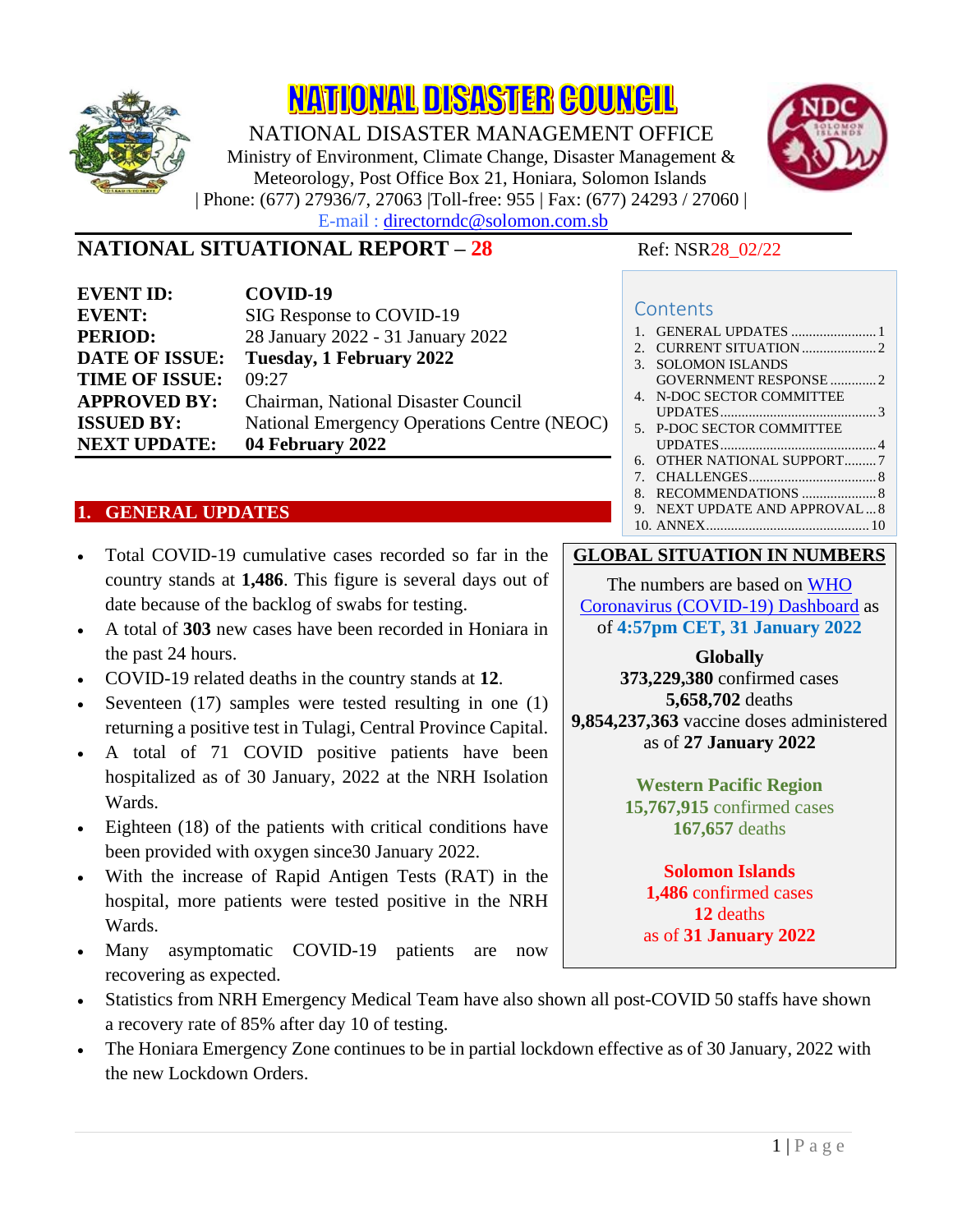- Lord Howe Settlement and Burns Creek Community localized lockdown remains effective with the new lockdown orders.
- The National Health Emergency Operations Centre (NHEOC) continues in its contract tracing and swabbing of individuals who are possible contacts of those tested positive for COVID-19.
- COVID-19 community transmission localized hotspots confirmed for Western, Guadalcanal, Malaita and Isabel Provinces.
- Malaita Province is making preparations to declare its province as an Emergency Zone and is proposing a lockdown on Auki on 6pm Wednesday, 02 February 2022 to 6pm Friday, 04 February 2022 as part of its effort to allow MHMS carry out contact tracing.

# <span id="page-1-0"></span>**2. CURRENT SITUATION**

- The country is now experiencing COVID-19 community transmission with localized hotspots in Western, Guadalcanal, Malaita, Isabel and Central Provinces.
- Official count of COVID-19 positive cases diagnosed in the country stands at 1,486 as announced by the Ministry of Health and Medical Services (MHMS) this yesterday evening, 31 January 2022.
- Ontong Java remains on lockdown to this date. Localized lockdowns for Burns Creek and the Lord Howe Settlement remains enforced until revoked.
- The Honiara Emergency Zone is also on partial lockdown effective on Sunday 3pm, 30 January 2022 remains enforced until revoked.
- Malaita and Central Provinces have submitted to OSC for the Prime Minister to make orders for lockdowns of Auki (Wed 02 Feb 6pm – Fri 04 Feb 6am), Tulagi, Double Island and Hagalu village (Tue 01 Feb 6pm – Sat 05 Feb 6pm) to support health conduct contact tracing.
- Solomon Islands through RSIPF maintains safety and security on the Western Border with Bougainville. Support is also being provided on Ontong Java.
- Incoming and outgoing passenger and cargo flights have been suspended. Essential cargo flights are now being conducted on needs-basis.
- International trade continues with strict measures in place for all incoming vessels through the country's international ports.

# <span id="page-1-1"></span>**3. SOLOMON ISLANDS GOVERNMENT RESPONSE**

# **OVERSIGHT COMMITTEE & NATIONAL DISASTER OPERATIONS COMMITTEE**

- The Oversight Committee (OSC) For COVID-19 established by Cabinet to provide strategic advice on a whole-of-government planning and response to COVID-19 maintains its role.
- OSC continues to meet regularly to monitor and address the current situation.
- OSC is working with Provincial Governments, Provincial Disaster Operation Committees (P-DOCs) to plan and despatch of essential cargoes to provinces in a safe manner.
- The National Emergency Operations Centre (NEOC) is working on a schedule plan to respond to provincial needs in accessing cargoes and other goods and services from Honiara. The plan once finalized, will allow cargo ships and vessels to travel to provinces to offload cargoes for provincial business to operate.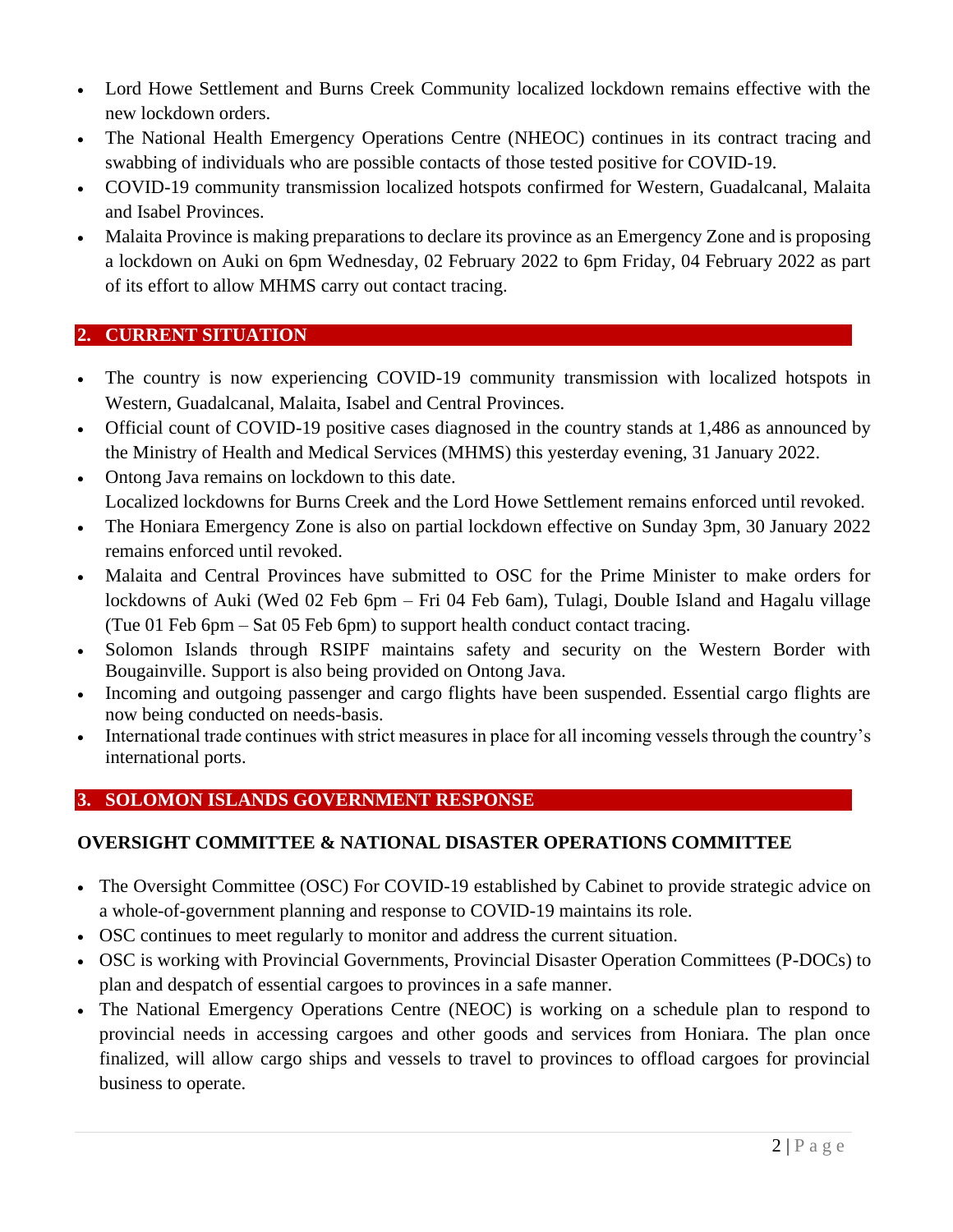• NEOC together with RSIPF, N-DOC and the Attorney General's Chamber is on ongoing discussions to locate and setup a SIG Joint Operation Command Centre that will bring together all relevant agencies to coordinate effectively and efficiently under one roof.

# <span id="page-2-0"></span>**4. N-DOC SECTOR COMMITTEE UPDATES**

#### **4.1. HEALTH SECTOR COMMITTEE**

- As of 19 January, 2022, a total of 2,854 COVID-19 tests have been performed so far.
- NRH Control Infection System and practices have been stepped up with increasing decontamination ongoing as hospital workers and patients' contract COVID-19. All Staffs are tested at the NRH entrance and Triage appropriately.
- Positive cases isolated in the zones inside NRH have been isolated from the negative cases.
- Transfer of patients from the NRH Isolation Wards to the Central Field Hospital is ongoing.
- Contact tracing and swabbing continues to be done by MHMS.
- MHMS is working closely with provinces to monitor flu-like illness and should need be, swabbing and testing will be conducted.
- MHMS is also supporting provincial laboratories to repurpose GeneXpert machines currently being used for testing of Tuberculosis's for COVID-19 testing.
- Plans are underway to ship the Bio-Cabinet for the GeneXpert testing machine in Auki, Malaita Province.
- Seventy (70) plus nurses who recently graduated from the Solomon Islands National University (SINU) have responded to additional call for manpower and will be deployed to NRH and Honiara City Council Clinics. They will assist with the ongoing responses including vaccination rollout.
- 10,000 plus Rapid Antigen Test kits will be deployed to provinces as part of strengthening surveillance and monitoring of the spread of the virus across the country.
- Necessary shipment of medications and PPEs is also underway.
- Vaccination rollout in the communities continues.

#### **4.2. SAFETY AND SECURITY**

#### **Royal Solomon Islands Police Force (RSIPF)**

- High visibility patrol within the Honiara Emergency Zone continues to be conducted by patrol teams.
- Checkpoints have been setup with RSIPF manning all checkpoints.
- SI-PNG Border Operations is still ongoing given the high threat of illegal crossing between Solomon Islanders and Papua New Guineans.
- RSIPF is also providing support to MHMS on contact tracing, community awareness and ensuring IPC measures are adhered.
- Provincial responses continue given the possibility of community transmission in some of the provinces.

#### **4.3. LIVELIHOOD SECTOR COMMITTEE**

- Livelihood Sector Committee (LSC) continues with food deliveries post-lockdown.
- As of 31 January 2022, a total of 13,081 households and an additional 1601 individuals (in isolation) have been assisted with food deliveries since 23 January, 2022.
- Six-hundred twenty-four (624) individuals in isolation were assisted with food rations.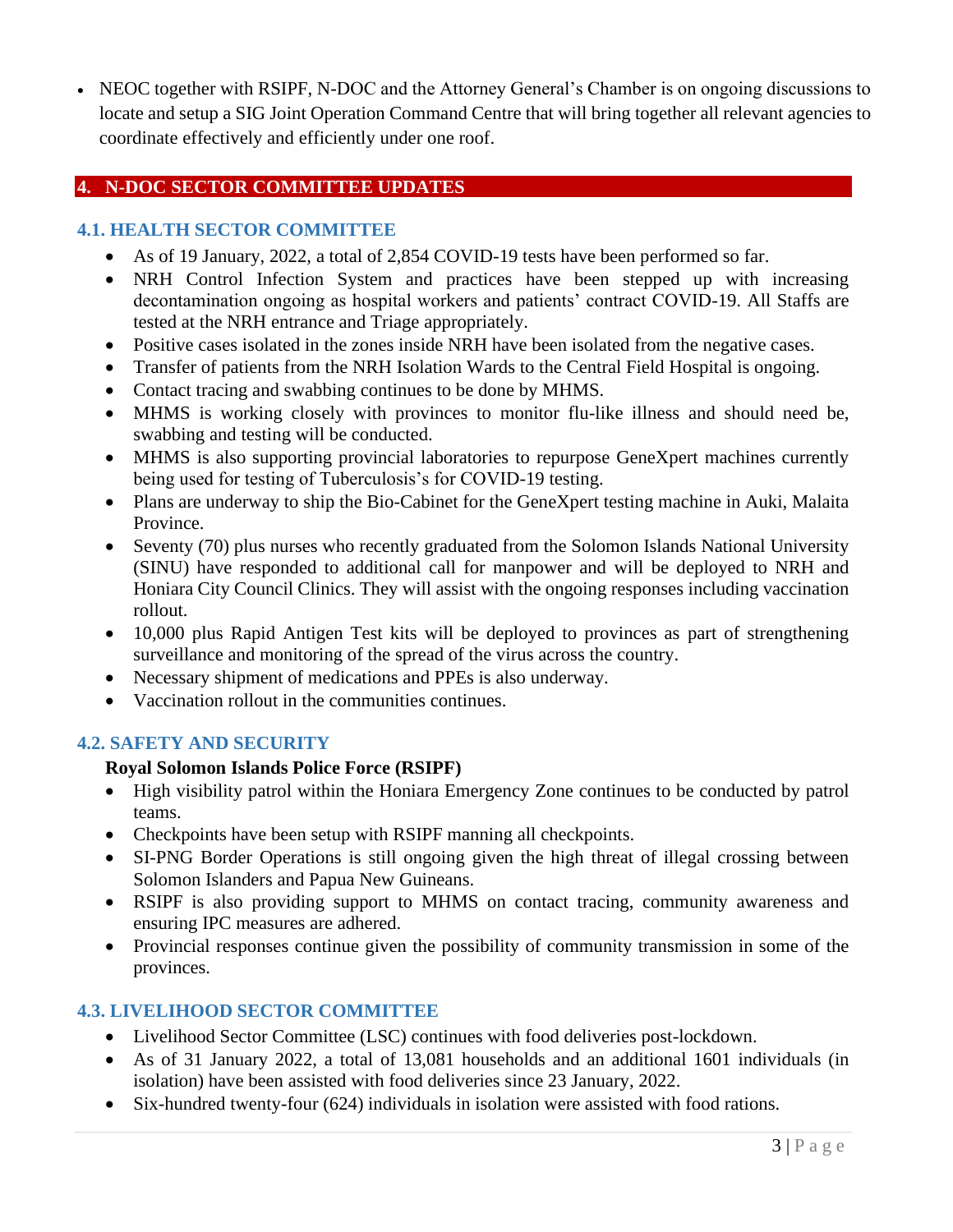- Food distributions for Vura Ward, Burns Creek Community and Panatina Ward have been completed.
- Nine (9) of the twelve (12) Wards within HCC have been completed, covering 60% of the targeted 22,000 households within Honiara.
- Distributions is now planned for Mburubu, Kola and Mataniko tomorrow (01 February 2022).
- Planned distribution for Communities outside the Honiara town boundary to commence in the coming days.
- LSC continues to receive donations from other organizations.

### **4.4. INFRASTRUCTURE SECTOR COMMITTEE**

- The Infrastructure Sector Committee (ISC) continues to provide support as a whole of Government response.
- ISC with Solomon Islands Maritime Authority (SIMA) and the NEOC is working on a planned schedule for shipment of cargoes to provinces.
- ISC is liaising with respective SIG Ministries to provide support on logistic challenges faced by MHMS by providing drivers.

# **4.5. EDUCATION SECTOR COMMITTEE**

- Ministry of Education and Human Resources Development (MEHRD) advice on indefinite closure of schools remains enforced across the country.
- Leaning Continuity Program is currently worked on by MEHRD and will be broadcasted and shared to all media outlets and broadcasting services once finalized.
- MEHRD is students under the ages 12-18 to get vaccinated given the community transmission.
- Teachers remaining in other provinces, schools, villages and communities are advised to remain at their respective locations and wait for further updates from MEHRD and other responsible authorities.

# **4.6. CAMP MANAGEMENT SECTOR COMMITTEE**

- Camp Management Sector Committee (CMSC) continues with its operations on managing all SIG Quarantine Stations.
- CMSC is also providing food rations and meals for frontliners isolated in QS.
- CMSC provided assistance to MHMS and CSSI on setting up King George VI to be reused as a Quarantine Station/Isolation Ward for medical workers and correctional officers.
- A total of 136 plus foreign nationals entered the country on 30 January 2022 and are serving mandatory quarantine. Once graduated, they will provide additional workforce on the SPG2023 ongoing constructions.

# <span id="page-3-0"></span>**5. P-DOC SECTOR COMMITTEE UPDATES**

Provincial Disaster Operation Committee (P-DOC) Arrangements of all provinces have been directed to go on full activation and operationalize all disaster management arrangements.

# **5.1 MALAITA PROVINCE**

- Twenty-nine (29) cases have been recorded as COVID-19 positive using the Rapid Antigen Test Kit.
- As of 31 January 2022, there are two (2) deaths related to COVID-19.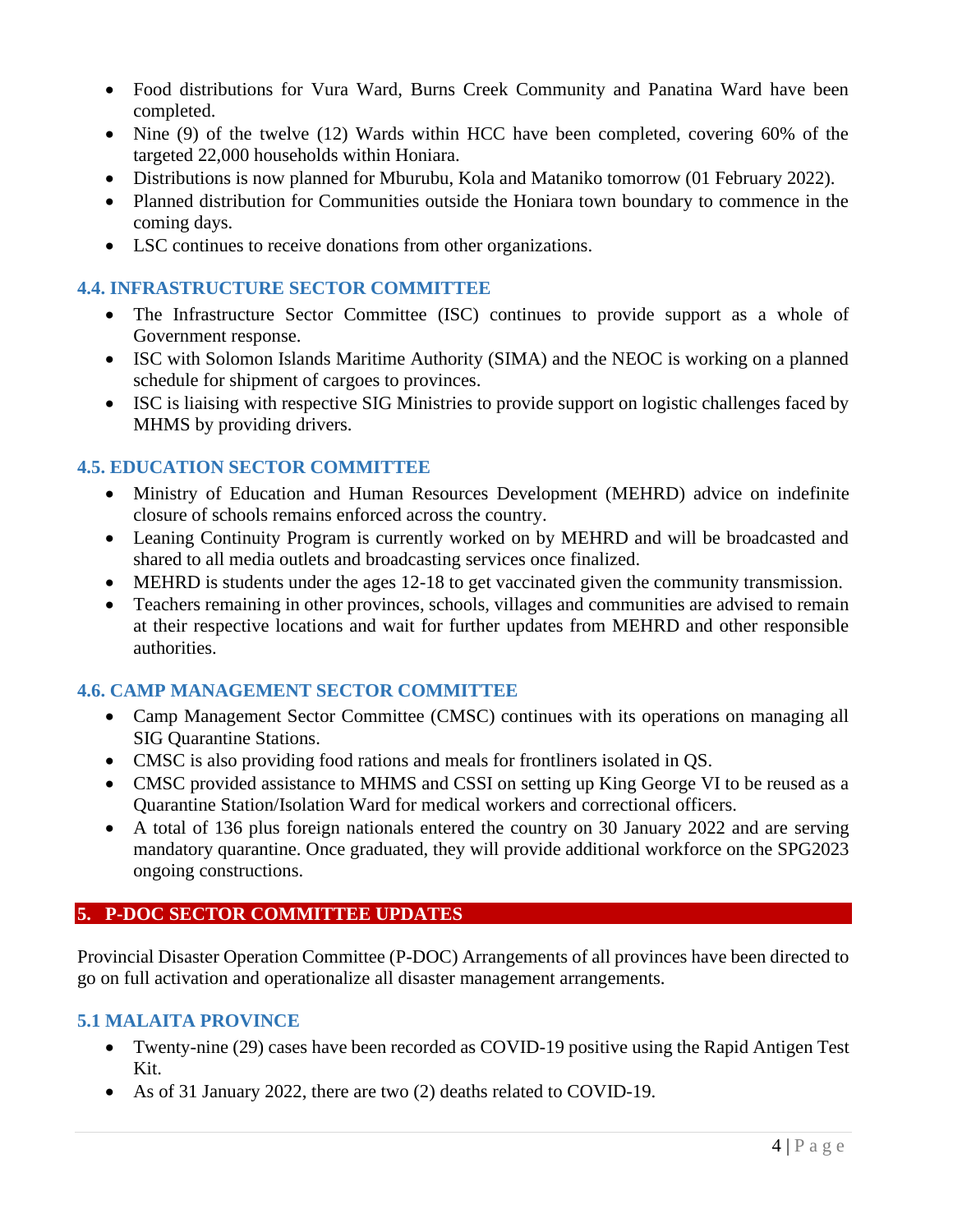- P-DOC is proposing a lockdown on Malaita Province on Wednesday 02 February 2022 to Friday 04 February 2022 as part of contact tracing.
- Malaita P-DOC Camp Management Committee continues to work on quarantine sites. As of 30 January 2022, four (4) medical staff went into isolation. Another mother and baby are also in isolation as part of contact tracing activities.
- Cases for COVID-19 continues to rise.
- P-DOC has identified Auki as a Point of Entry for all ingoing cargo and passenger vessels. Plans are underway to formalize all necessary arrangements.
- A team is being put together on standby for deployment to Small Malaita and East Are'Are as part of contact tracing.
- Other P-DOC Sector Committees are also on standby to provide assistance on responses conducted.

# **5.2. CHOISEUL PROVINCE**

- Awareness on COVID-19 continues to be conducted by the P-DOC.
- Isolation and quarantine sites for health workers are still yet to be prepared. As an alternate, P-DOC has identified the Provincial Sport Centre and another identified rest house as an isolation centre for health workers. Works are now underway to refurbish identified centres.
- Ten (10) swabs were sent to Gizo for testing as part of contact tracing. Results returned negative.

# **5.3. CENTRAL PROVINCE**

- P-DOC continues to conduct and ensure IPC measure are adhered to by the public with its awareness messaging.
- Police, health and medical team conducted survey risk assessment on three (3) sites identified as hotspots in the Tulagi township.
- Provincial Emergency Response Team (PERT) continue conduct surveys at Ward 2 to identify location for each community in and around Central Province and to meet with COVID-19 Village Committees for isolation setups in case of any community transmission.
- Expose risk remains high in Tulagi. Close contacts of positive cases are isolated at their own homes.
- Decontamination continues on offices and work places.

# **5.4. ISABEL PROVINCE**

- Isabel Province has recorded additional COVID-19 cases as of 30 January, 2022. Total of positive cases recorded so far is ten (10).
- Buala Vaccination site continue to deliver  $1<sup>st</sup>$  and  $2<sup>nd</sup>$  doses to public.
- Additional six (6) vaccination sites now established to continue with vaccinations. These are (Bolotei, Kia, Samasodu, Susubona, Tataba and Poro vaccination sites.

#### **Isabel Provincial Government**

- The Isabel Provincial Government Executive has reviewed and approved a one-week prevention measures developed by the PHEOC/PDOC to assist the National Government in assessing the extent of the community transmission.
- The Isabel Province continue to assist PEOC/PDOC in its Covid-19 activities (sharing costs with PDOC Health).

# **PHEOC – Buala Provincial Hospital**

• PHEOC is On Full Activation and continues to conduct meetings with other sectors.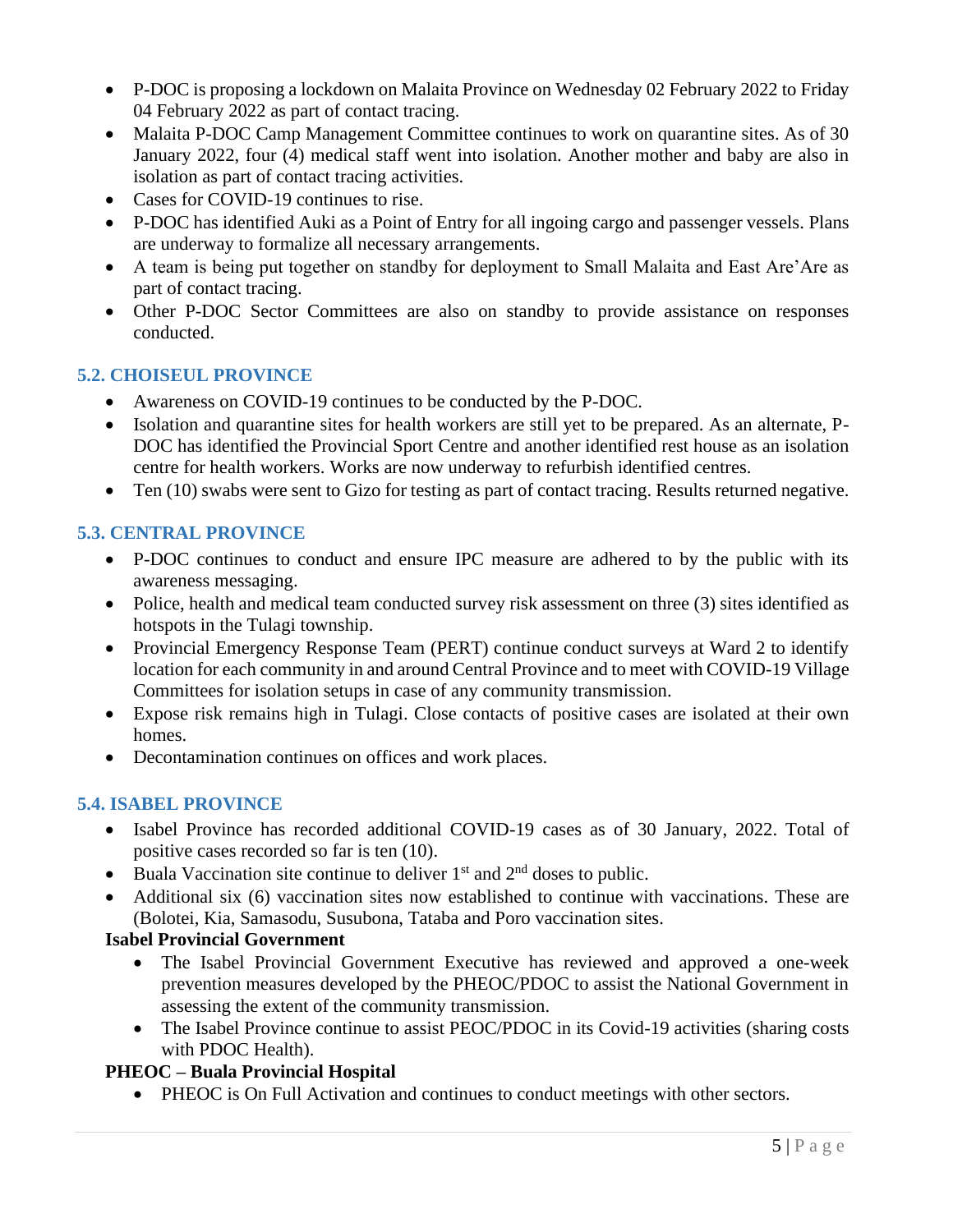- Developed short- and long-term prevention measures.
- Deployed a team for contact tracing to Sepi and Babahaero on the 26 and 29 of January.
- Continues with contract tracing and tests in Buala Town.

#### **Camp Management**

- Additional sites have been established as Quarantine Stations in Buala.
- Continue with managing of Quarantine Stations.

# **Safety & Security**

- Buala Police continue with its COVID-19 Operational Plan and assisting PHEOC and P-DOC on IPC public messaging and awareness.
- Continue to render logistics support to P-DOC.

# **Churches**

- Church Authorities in the province continue to advice members on COVID-19 measures.
- Postponement of church festivities and gatherings.

# **Provincial Emergency Operations Centre (PEOC)**

• PEOC continues to provide coordination and support on provincial responses.

# **5.5. WESTERN PROVINCE**

- As of 30 January 2022, total number of cases COVID-19 detected in Western is 35.
- The Provincial Health Response Team continues to carry out multiple contact tracing and swabbing on various locations.
- The current lock-down enforced for Gizo, Noro, Munda, Seghe and Rukutu has been lifted at 6am, 31 January 2022.
- Noro now has localized community transmission with new cases detected on 30 January 2022.

# **P-DOC Health Sector Committee/Provincial Health Emergency Operation Centre**

- Provincial Health Response Team carried out multiple swabbing and contact tracing in Western Province.
- Provincial Health Team contact tracing and swabbing on 29 January 2022 using RDTs from Soltuna supply.
- Gizo Health Response Team yet to swab vessel crews, captains and passengers of LC Pacific Grace as part of contact tracing.
- Provincial Health Team have carried out decontamination to enable unloading of fuel and supplies from Landing Craft (LC) Plus 1, including other areas during various response mission.

# **Safety and Security/Royal Solomon Islands Police Force**

- Royal Solomon Islands Police Force maintains safety and security during lockdown in Western Province Declared Emergency Zone.
- Police continues to enforce restrictions under the Lock-down order for 5 locations in Western Province identified as hotspot areas.
- RSIPF continues to enforce and ensure IPC measures are practiced by the public.

# **P-DOC Livelihood Sector Committee**

• Provincial Livelihood Sector Committee supervised Purchasing and distribution of goods in locked down areas.

# **P-DOC Camp Management Sector Committee**

• Solomon Power and Solomon Water responded to PDC Request and reconnect electricity and water supply for Noro Lodge QS.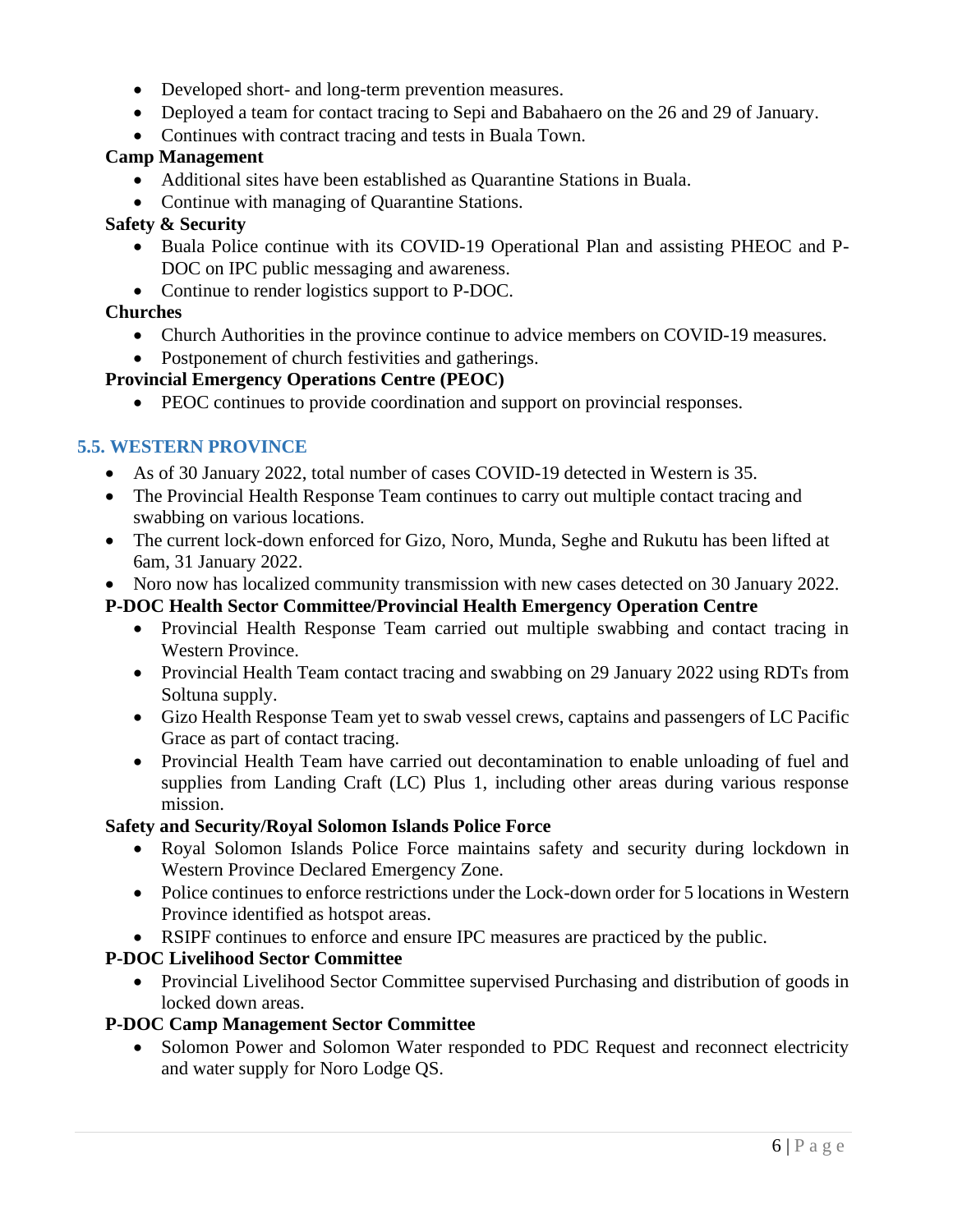- Camp Management is on full activation mode in response to community transmission in Noro Town.
- Camp Management from Gizo deployed two (2) Quarantine Managers on 30 January 2022 to set up and supervise the operationalization of Noro Quarantine Station.

# **P-DOC Infrastructure Sector Committee**

- Support Provincial Camp Management Sector Committee in the installation of utilities for Noro Quarantine Stations.
- Personnel from the Provincial Works Division was deployed to Noro to install laundry facility for Noro QS.

# **P-DOC Protection Sector Committee**

- Provided food including sugar, tea and biscuits to volunteers who assisted Police in providing safety and security during the Lock-down.
- Provide advisory to public to ensure that regulations under the Lock-down are not violated.
- Disseminated IPC messaging and awareness to the public.
- Provided support to Livelihood Sector Committee in carrying out their activities with exempted shops in Gizo.

# **Save the Children**

- Update communities and schools on the current situation through phone calls.
- Continue to advise schools to stay calm and listen out for further notice.
- Disseminated SOP for COVID-19 to Maravai Village for the village to practice. Save the Children also received the updated list of Maravari Village Committees responsible for response to COVID-19.

# **Solomon Islands Red Cross Society (SIRCS) Gizo Branch**

- SIRCS volunteers deployed to support livelihood sector Committee in Gizo in delivery of market produce during Lock-down in Gizo.
- Assisted Shop owners to control the movement of customers in and out of shops.

# **On Site Operation Coordination Centre (OSOCC)**

- OSOCC was setup in Munda and has established communication and provides advisory to all Community Policing Committees in monitoring regulations and carrying out restrictions at the local level.
- Munda OSOCC has been resourced with the support of Provincial Government and stakeholders in Munda.

#### **Western Provincial Disaster Management Office/Provincial Emergency Operation Centre**

- Provides coordination support between P-DOC Sector Committees, service providers, business owners, public and communities in carrying the provincial response during the lockdown.
- Establish communication with PHEOC, SIRC EOC, Police Operations Desks, OSOCC and NEOC.
- Arranged accommodation to implement the PEOC/PDMO COVID-19 Contingency Plan.
- Inform public on lock-down regulations and clarifies public queries.
- Encourage public cooperation to comply with COVID-19 health and safety measures.

#### <span id="page-6-0"></span>**6. OTHER NATIONAL SUPPORT**

• Australian Medical Assistance Team (AUSMAT) have arrived in the country on 29 January, 2022 to provide MHMS clinical advisory support for the COVID-19 responses. The team is in the country for 14 days.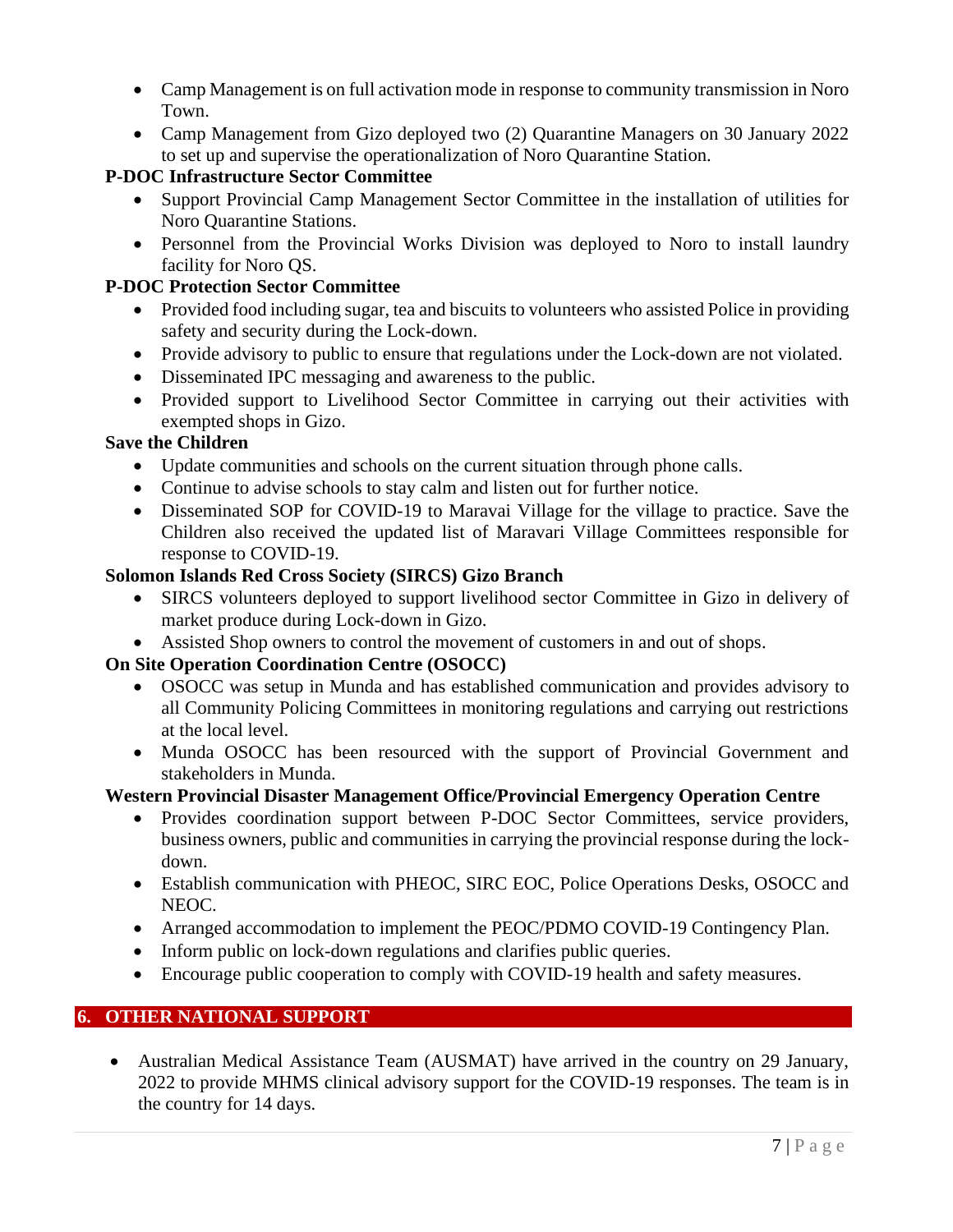• Support is acknowledged by SIG on Chinese Association of Solomon Islands, State Owned Enterprises, and other business houses and private entities for the ongoing support provided to the Livelihood Sector Committee on food rations for delivery as well as addressing logistics issues faced by the team.

### <span id="page-7-0"></span>**7. CHALLENGES**

- **Health Sector is overwhelmed** Community transmission in Honiara is putting considerable stresses on the health system as a whole.
- **Wide Spread Community Transmission**  Curb and control community transmission
- **Fatigue and Stress** it is noted that fatigue and stress is kicking in for all frontline agencies and other responsible authorities.
- **Financial Resources** finance is now becoming a challenge with banks and other financial institutions implementing strict measures and resource at hand nearly exhausted.
- **Personal Protective Equipment (PPEs)** frontline agencies including provinces is facing shortage of PPEs.
- **Stigmatization** it has been noted that there is high stigmatization experienced by families of those who are positive causing fear and panic amongst them.

# <span id="page-7-1"></span>**8. RECOMMENDATIONS**

- **National COVID-19 Response Plan** N-DOC to finalise and submit to OSC by 30 January 2022.
- **Financial Resources** Finance resources to be availed to the required level identified in the National COVID-19 Response Plan.
- **National Referral Hospital** Put in alternative measures to ensure continuity of critical emergency services.
- **Curb and Control Community Transmission** -Implement proactive measures in Honiara and other up-coming hot spots in the country.
- **Fatigue and Stress** frontline agencies and other responsible authorities to quickly come up with plans to help relieve this issue of stress and fatigue that is already experienced.
- **Personal Protective Equipment (PPEs)** Ministry of Health and Medical Services to provide update on PPE stock supplies and to look at restocking PPE stock levels for frontline agencies and the provinces.
- **Stigmatization** the public is advised to refrain from stigmatizing those who are positive including their contacts. MHMS and responsible authorities are to provide messages to the public refraining them from stigmatization.
- **IPC Measures & Social Distancing –** the public is strongly advised to practice social distancing including safe IPC measures while the lockdown is being lifted.

# <span id="page-7-2"></span>**9. NEXT UPDATE AND APPROVAL**

Next update **upon available information.**

APPROVED FOR DISSEMINATION BY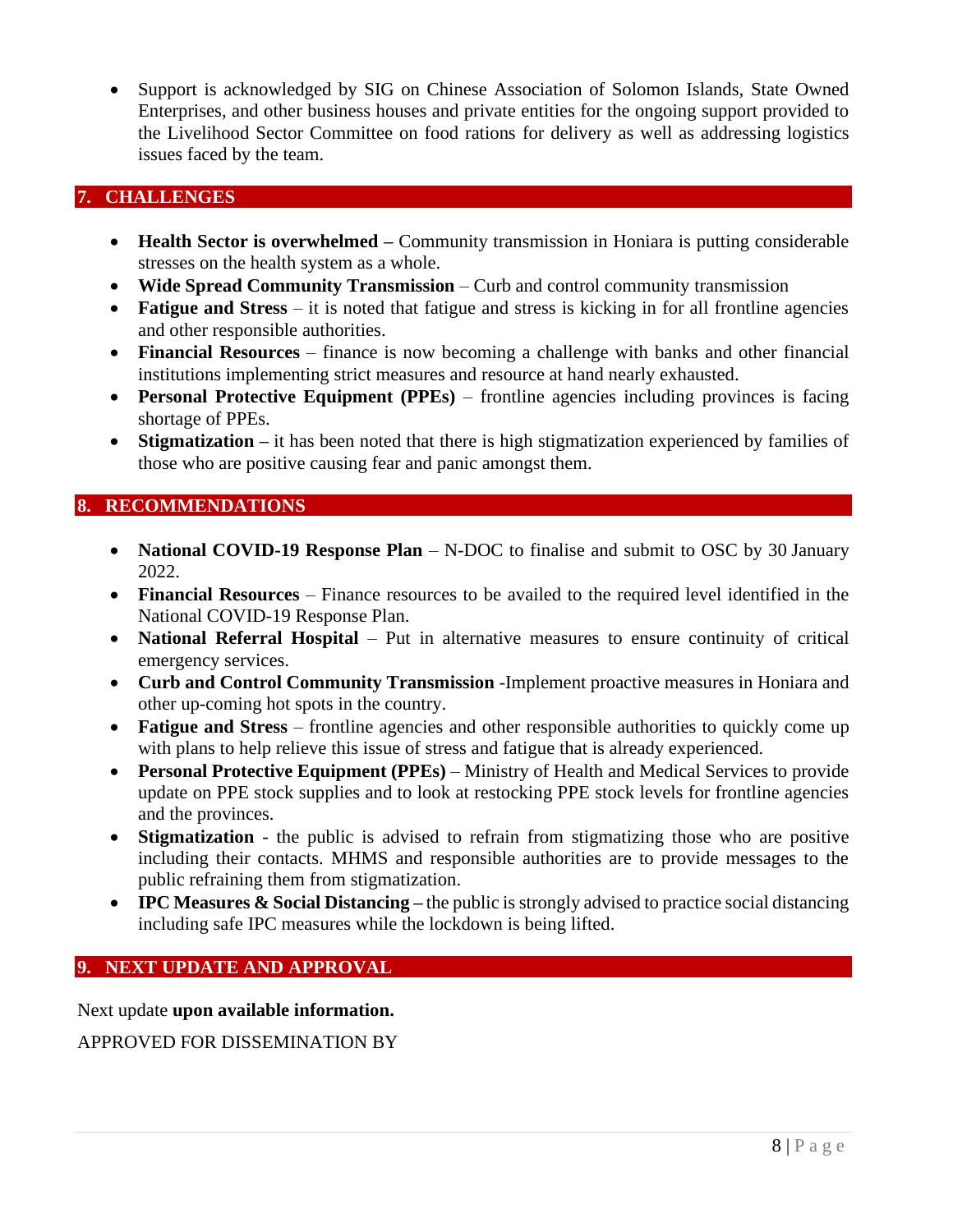**DR. MELCHIOR MATAKI PERMANENT SECRETARY MECDM/CHAIR NDC** MINISTRY OF ENVIRONMENT, CLIMATE CHANGE, DISASTER MANAGEMENT AND METEOROLOGY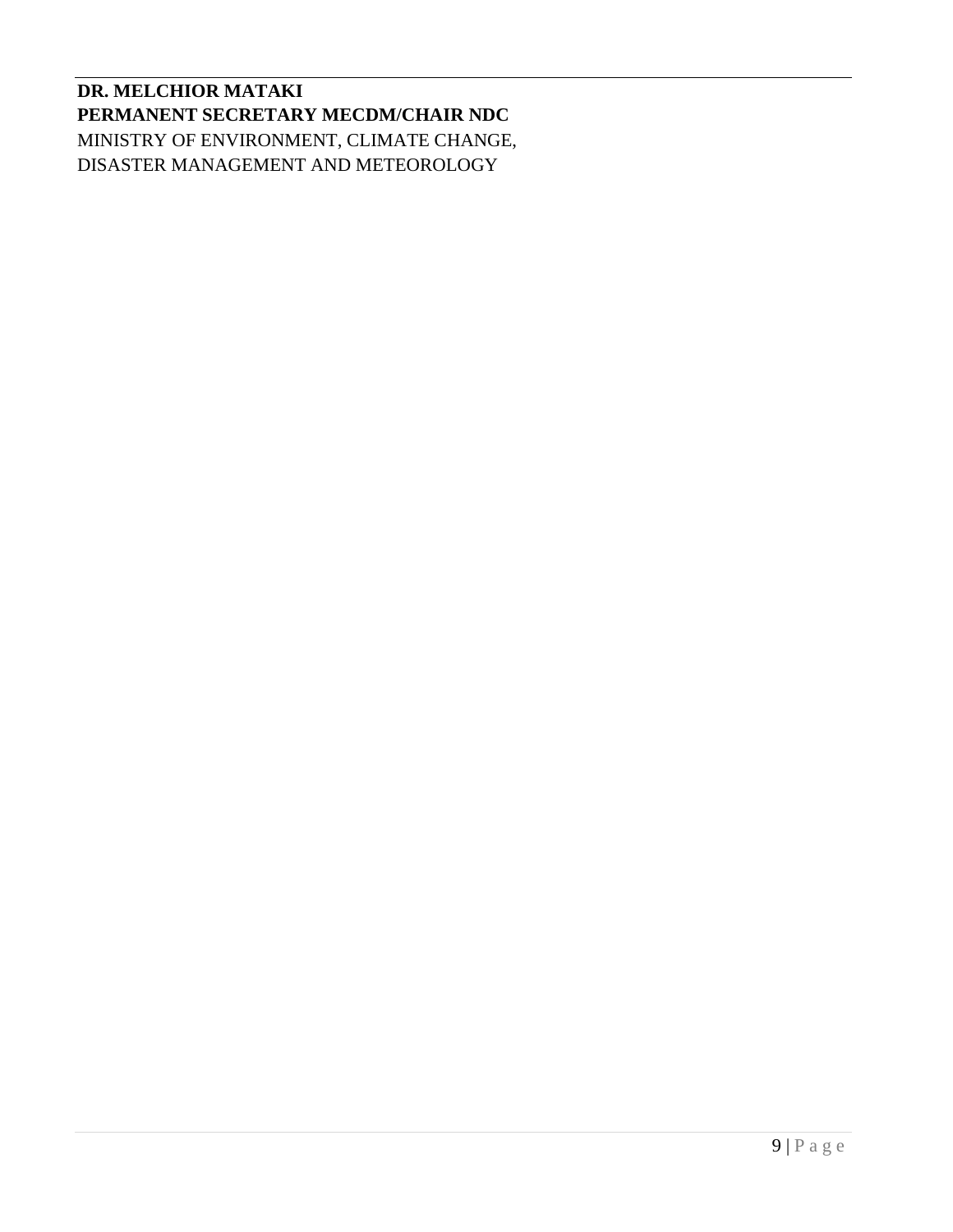#### 10. ANNEX

<span id="page-9-0"></span>